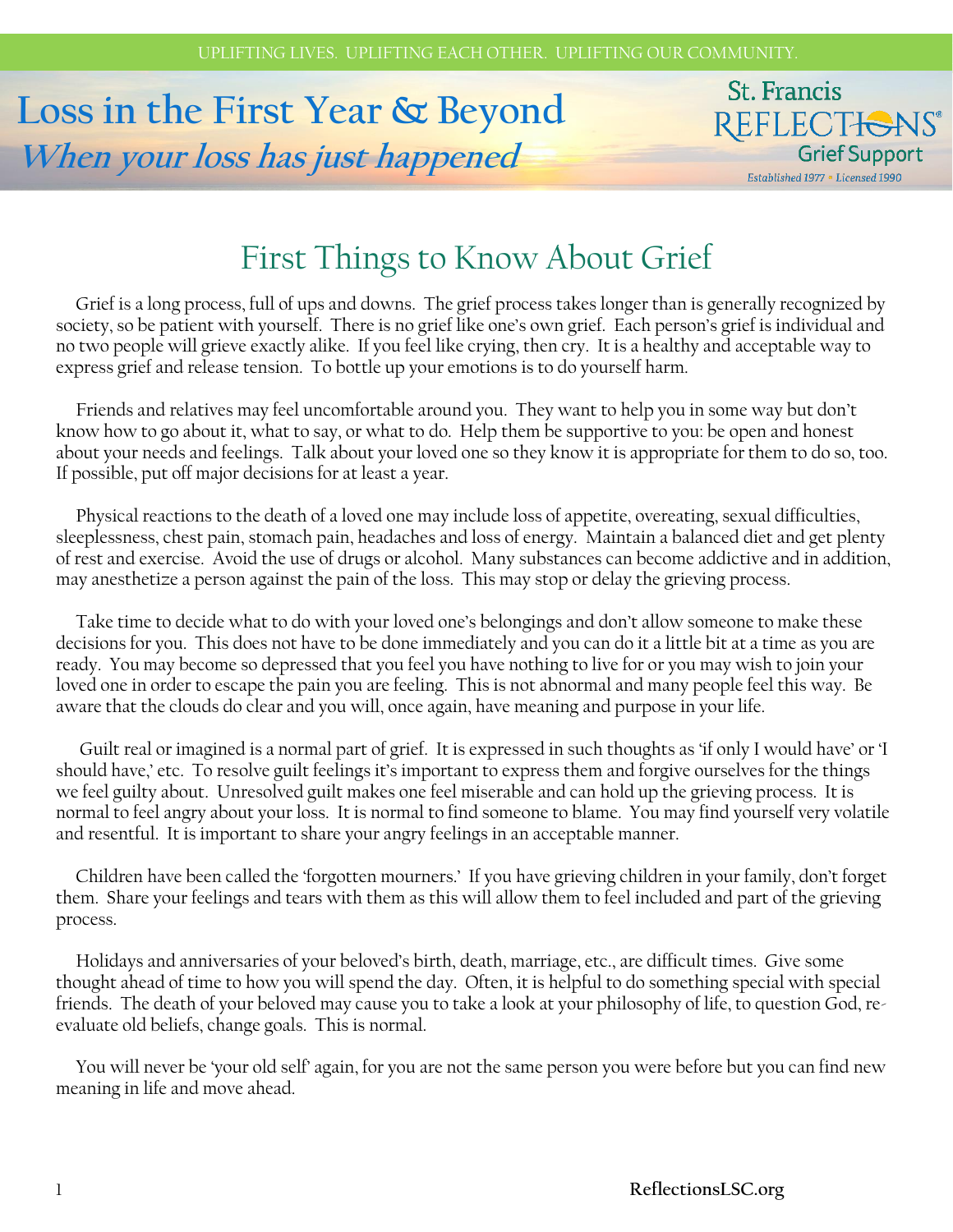# **Overcoming Firsts**

Since your loved one died, every day may be a challenge. Special days or "firsts" can be an even bigger challenge. You may question how you can survive each first, the first anniversary, the first mother's day or the first birthday without your loved one present. The anticipation of these days may be worse than the day itself. The year of overcoming firsts may be a time of many emotions as you walk through your journey through grief. You may experience intense feelings of grief unexpectedly and often.

As you enter the year of firsts, please know:

- Each first is a new experience. Each event or party will not be the same without your loved one. You may feel out of sorts experiencing things for the first time and it may be difficult to celebrate. It is perfectly normal. Be kind to yourself.
- Each first can contribute to your grief reaction. It may seem that things are feeling normal and suddenly the smallest thing can trigger a tearful response. Plan for the waves of grief and be patient with yourself as you wander forward in this uncharted territory.
- Each first is an opportunity to honor your loved one. Many people who are grieving face the task of trying to develop new traditions. Look for ways to honor their life like telling stories or do something they would have enjoyed.
- Each first is an opportunity to honor yourself. We must find a way to redefine our day-to-day routine and to reconstruct meaning for ourselves. We need to learn to accept who we are in the context of life after loss. Learning this may be one of the most difficult adjustments a person will ever have to make.

Allow yourself to feel the pain of your grief as it approaches. Explore options of new routines and traditions. Life can go on. It will never be the same and it may not look like the plan you had intended. The good news is you only experience "a first" once!

# **Quotes for Reflection**

"Grief is not a disorder, a disease or a sign of weakness. It is an emotional, physical and spiritual necessity. The price you pay for love. The only cure for grief is to grieve" -Earl Grollman

"Grief is like the ocean; it comes on waves ebbing and flowing. Sometimes the water is calm, and sometimes it is overwhelming. All we can do is learn to swim" -Vicki Harrison

It's okay. It's okay to miss them It's okay to say their name. It's okay to cry. It's okay to laugh. It's okay to smile when you think of them. It's okay to breathe deeply. It's okay to function. It's okay to have days where you can't function. It's okay to be angry. It's okay to be thankful. It's okay to love again. It's okay to remember. It's okay to hope. It's okay to be honest. It's okay to trust again. It's okay. It's okay. It's okay.

There are no quick fixes to grief. No easy answers. Every expression of grief that wants to be felt and honored and given its space, must be allowed… in order to heal. -Tom Zuba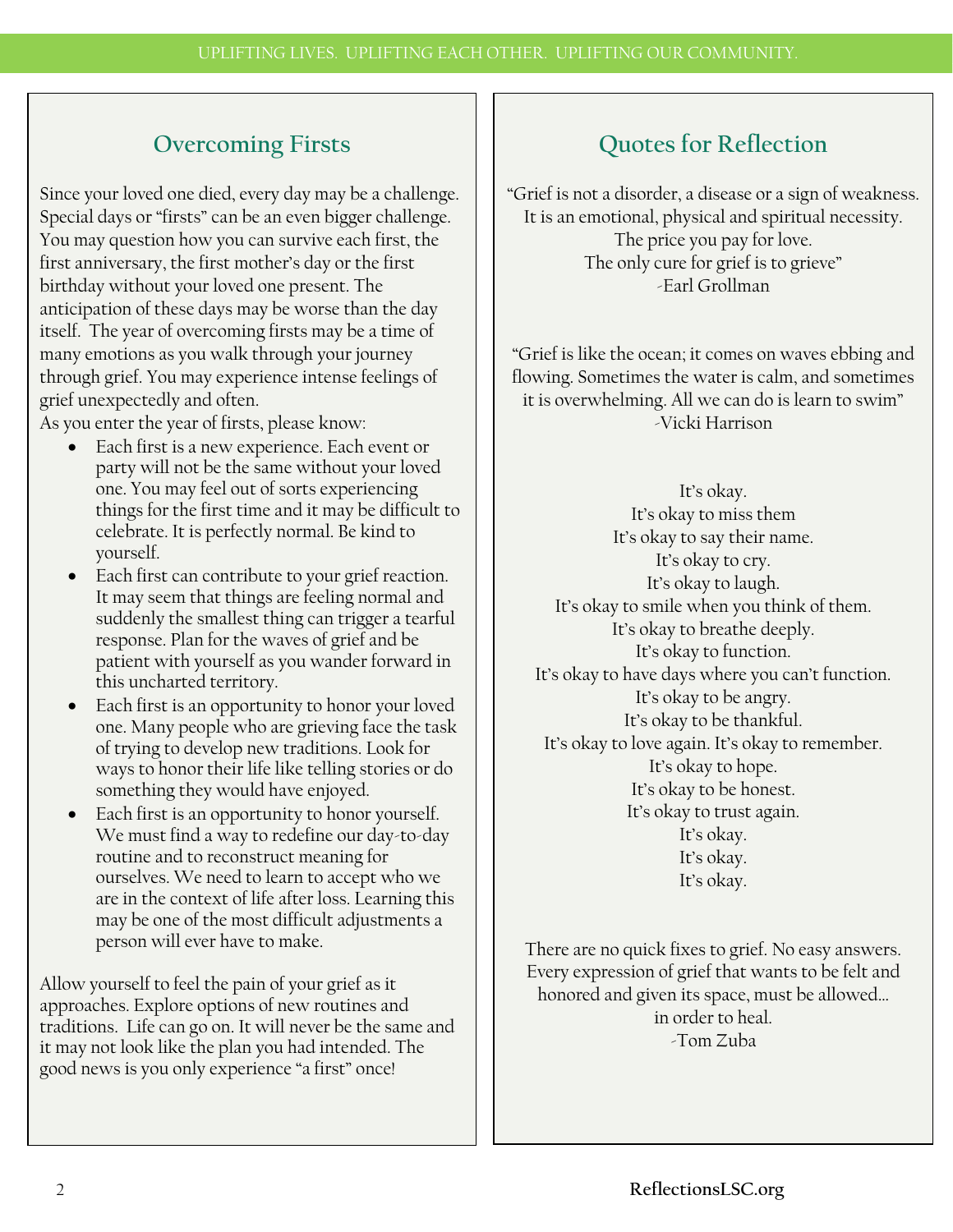### **Let the Healing Begin: Support Groups and Recovering From the Loss of a Loved One**

Many people have mixed feelings about coming to a Grief Support Group. A former group member, Liz Burton, shares her feelings below:

I found my husband dead of a heart attack on a Monday morning. Only someone who has gone through an ordeal like this can understand the incredible pain. The despair of the first weeks seemed never-ending. The sadness, the loneliness, the fear, and the anger…almost daily I would cry out, "Why did you take him from me?"

The flood of sympathy cards brought with them an invitation to attend a grief support group, "Why not', I thought, "I do need help badly." I cried all the way to the first meeting, angry at my husband for making me have to go to a group like this. "What can they possibly do for my pain?"

To my surprise, I got to the meeting all by myself. When I entered the room, I saw other people who, like me, must be in grief, however, I was convinced none of them hurt inside as much as I did. When the meeting started, we were to introduce ourselves and the circumstances of our loss. When my turn came I froze. No one laughed. The lady next to me put her hand over mine and said, "We understand." The man next to me told his story and wept. This is what a support group is all about. You can let out those feelings, you can cry, you can be angry and everyone understands. When I felt stronger, I told my story. I was able to let go of my frustrations, express my fears and to cry. It felt good. A warm sense of security swept over me. I was glad I came. I belonged here. I needed to be here at this point. I needed these people's support, advice and guidance. In the group, we talked about our new relationships with our children and friends. We talked about how to cope with an empty house. We asked ourselves, will we ever feel good again? Slowly I got used to being 'single'.

Going into my 9th month of grief I do feel changes coming on. I am healing. My sense of humor has returned. I need people now more than ever. There are still problems in my new life, of course, such as; when should I let go of my wedding band? It's silly perhaps. I don't know the answers. I just keep doing the things that feel best for me and one of them is attending my support group.